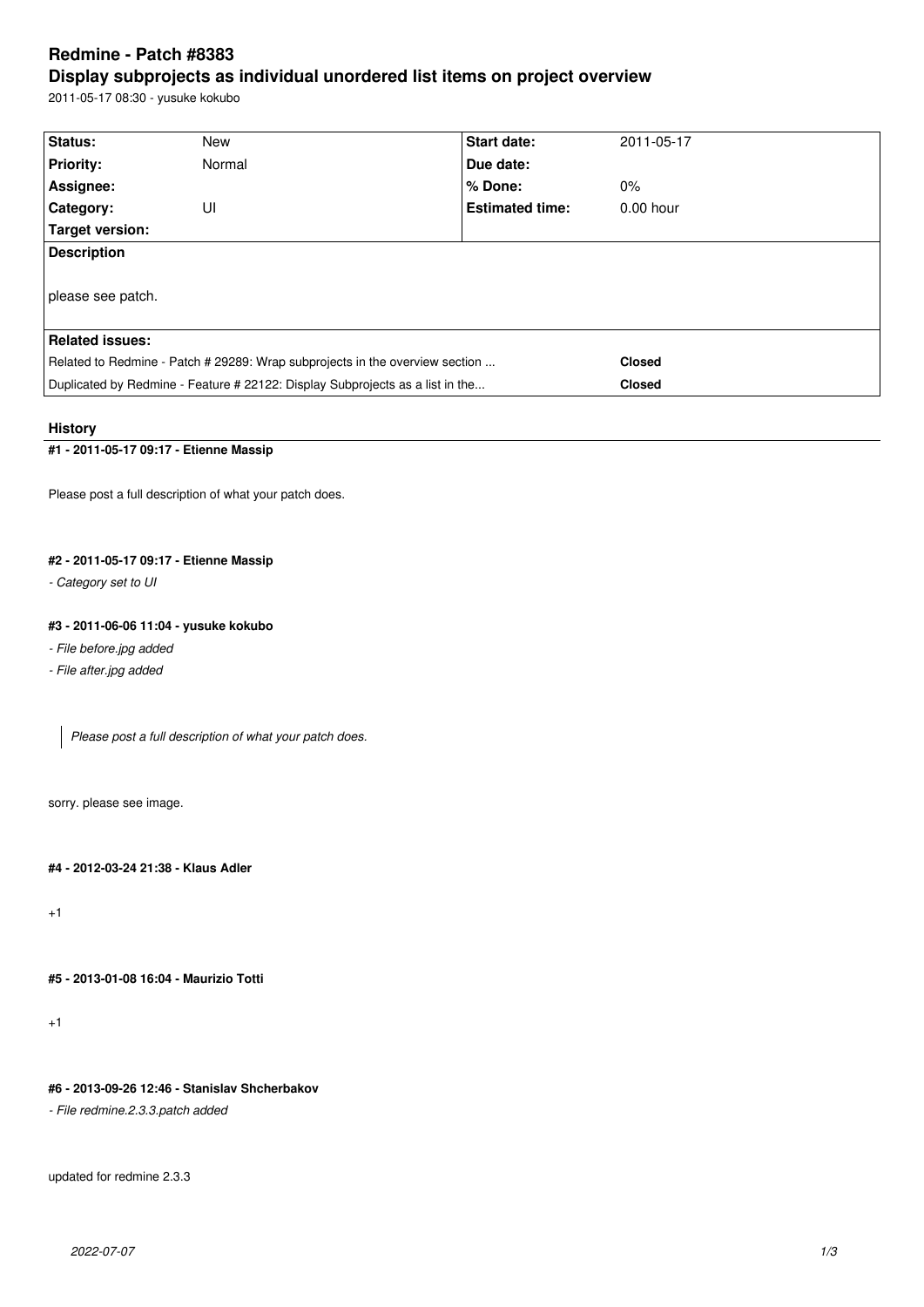#### **#7 - 2013-10-01 08:26 - Stanislav Shcherbakov**

*- File show.html.erb.patch added*

better patch mod.

#### **#8 - 2013-10-18 19:46 - Luke van der Westhuyzen**

+1 for subprojects as a bulleted list instead of comma delimited single line.

#### **#9 - 2013-10-19 04:33 - Mischa The Evil**

*- Subject changed from make subprojects list more visible to Display subprojects as individual unordered list items on project overview*

This can be unwanted for instances hosting projects with lots of subprojects, since it will produce a long list which increases page-scrolling for the overview page a lot.

#### **#10 - 2013-10-20 13:00 - yac yac**

 $+1$ 

## **#11 - 2013-10-20 16:04 - Maurizio Totti**

 $+1$  :-)

#### **#12 - 2013-10-21 19:41 - Luke van der Westhuyzen**

Mischa The Evil wrote:

*This can be unwanted for instances hosting projects with lots of subprojects, since it will produce a long list which increases page-scrolling for the overview page a lot.*

Perhaps the solution would be to allow admins to choose if Projects Overview uses bulleted lists or comma separated lists. This complicates the patching a bit since it would require a new setting (in Settings > Display or Settings > Projects).

#### **#13 - 2013-11-05 17:47 - Christoph Klesser**

+1 for subprojects as a bulleted list instead of comma delimited single line. Preferably in alphanumerical order.

#### **#14 - 2014-01-30 07:30 - Vikram Lele**

+1 for subprojects as a bulleted list, ideally a settings option (Settings > Display or Settings > Projects)

#### **#15 - 2014-02-14 15:30 - John Doran-Armstrong**